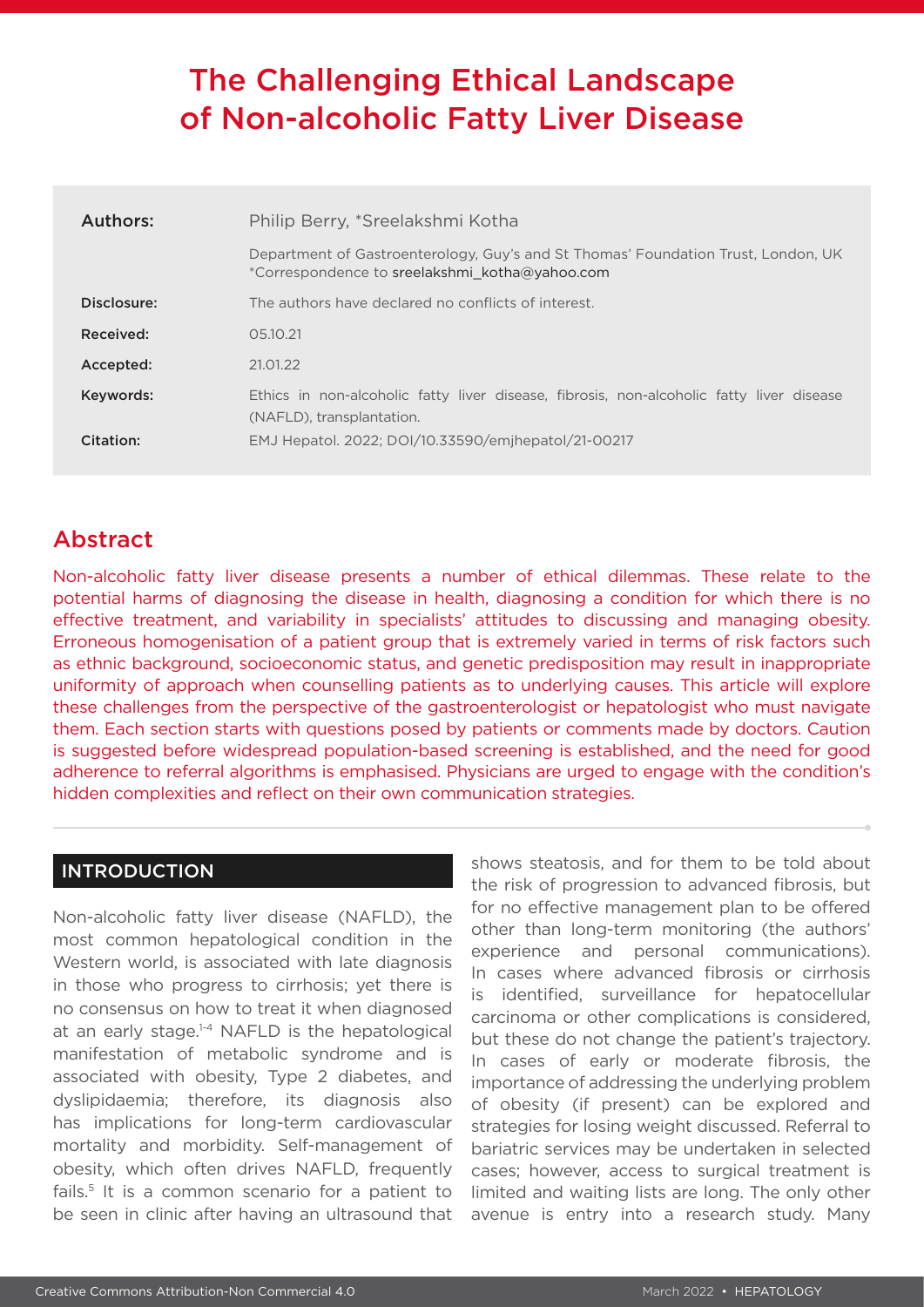studies involve novel pharmacological agents, are placebo controlled, and last for >2 years; therefore, a large proportion of patients will receive either no or limited treatment (although the placebo effect itself has been shown to reduce alanine aminotransferase by around 10 U/L in trials).6 Though NAFLD is increasingly diagnosed, unified global strategies for management and treatment options are sparse.<sup>7</sup> Going forward, tackling the rising epidemic of NAFLD requires a multidisciplinary approach, with hepatologists working closely with primary care physicians, cardiologists, and diabetologists.

For such a common condition, and one with few troublesome early symptoms, NAFLD presents a surprising number of ethical dilemmas, largely derived from our failure to adequately treat the majority of cases.<sup>8</sup> This article explores these challenges from the perspective of the gastroenterologist or hepatologist who must navigate them.

# "I ONLY HAD THE BLOOD TEST BECAUSE OF A MEDICATION I TAKE; I DIDN'T THINK THERE WAS ANYTHING WRONG WITH MY LIVER…": DIAGNOSING DISEASE IN HEALTH

Liver disease is largely silent until symptoms associated with decompensation occur. Although there is evidence to suggest many patients with NAFLD go undiagnosed, there is a danger in failing to discriminate between the liver that contains fat (NAFL) and the liver in which fat may be mediating a degree of permanent harm (NAFLD or non-alcohol related steatohepatitis [NASH]).<sup>9-11</sup> Historically, it has been accepted that NAFL is largely benign, but there is emerging data to suggest that there may be progression of fibrosis.12 It is difficult to predict this progression as it is dependent on numerous factors such as genetics and environment.<sup>13</sup> Age, presence of diabetes, and BMI also play significant roles.14 Despite this reservation, diagnosis of definite disease in all patients with fat in their livers, without reference to strict criteria, may lead to overdiagnosis and its associated harms.15

For example, patients who are given the label of NAFLD may encounter problems when seeking life insurance; others may come away with the impression they are heading towards liver

failure (patient communications). A recent metaanalysis shows patients with NAFLD have a high prevalence of depression, and discussions around diagnosis need to be nuanced in order to prevent unnecessary anxiety.16 Studies in another liver condition, hepatitis C infection, have shown that awareness of viraemia negatively impacts quality of life over decades, even when hepatic- or virusrelated symptoms are not the cause.<sup>17</sup> The reasons for this were unclear, but were felt to relate to anxiety due to the diagnosis, alcohol use, social deprivation, having been homeless at any stage, older age, and methadone treatment.

If, following diagnosis, there are no welldeveloped guidelines or algorithms to rationalise the pathway, patients may continue to attend specialist clinics for monitoring of liver function, thus increasing the burden on hospital services. The continued referral of patients with simple steatosis to specialist services is costly and may detract from the management of patients who are at higher risk of liver fibrosis and require more intensive monitoring. In order to avoid this, strict referral criteria are required. These have been developed and are based on the exclusion of patients who appear to be at low-risk, based on non-invasive markers such as Fibrosis-4 (FIB-4) or Enhanced Liver Fibrosis (ELF) tests; nevertheless, these are not yet universally embedded.<sup>18,19</sup>

The danger of overdiagnosis may be increased if population-based screening is adopted. Health systems have different incentives and reimbursement arrangements for the management of conditions that are detected during health screens, and this has to be considered when offering screening tests to whole populations. Several initiatives using community-based FibroScans® (Echosens, Waltham, Massachusetts, USA) have been developed and, although these may benefit the minority who have advanced fibrosis, the advice given to attendees who are found to have liver steatosis must be clear in order to avoid undue anxiety.<sup>20</sup> An economic evaluation of a screening programme in Nottingham, UK, using a Markov model, was predicated on the likelihood that pioglitazone, when widely used, would reduce disease progression and morbidity.<sup>21</sup> This drug is not in wide use, and the evidence for its efficacy is weak (see below). Moreover, a large observational study of patients with Type 2 diabetes taking this drug found signals towards bladder malignancy and osteoporosis.<sup>22</sup> The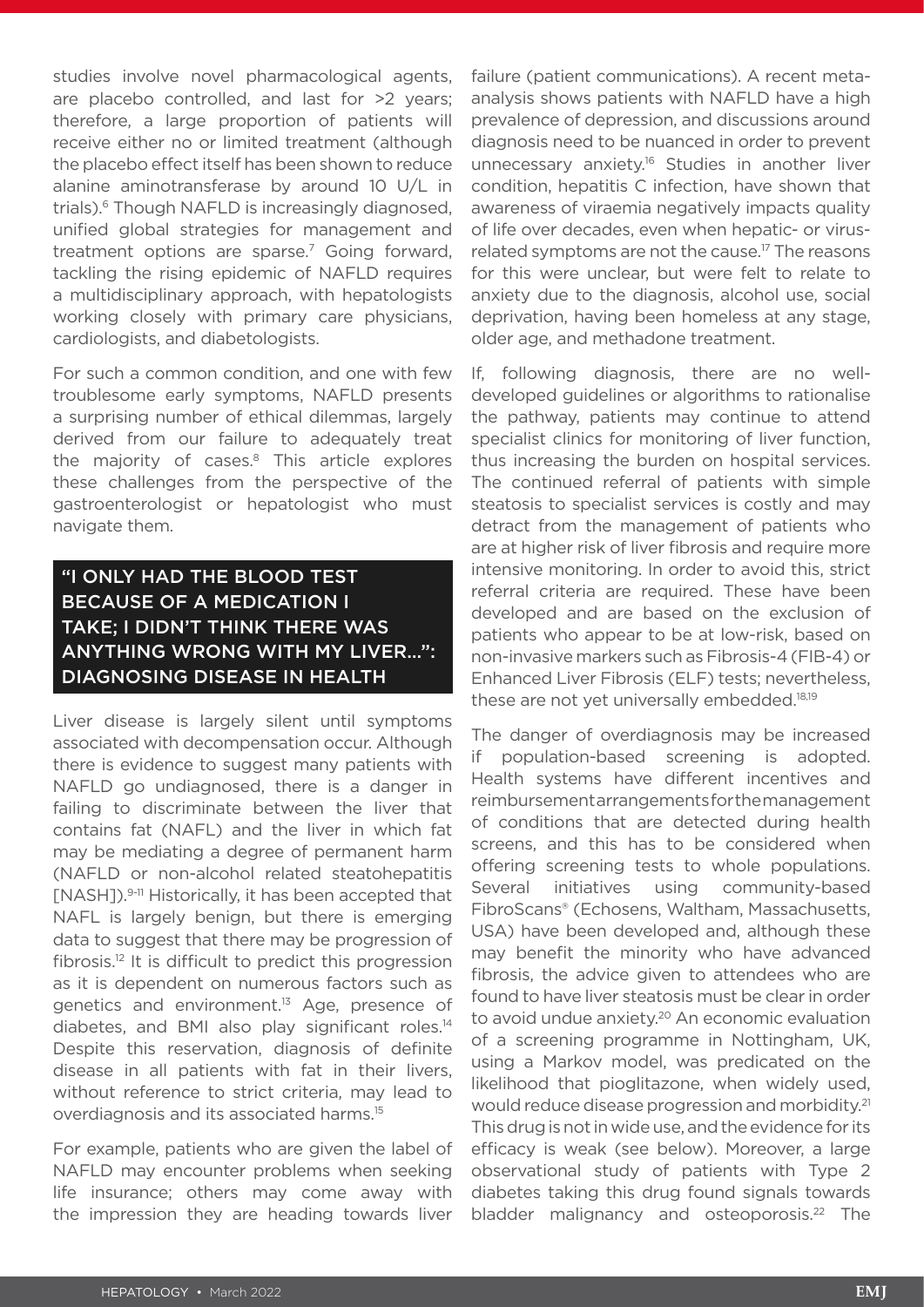paper does not explore potential harms due to false positive diagnosis. Increasing access to mobile FibroScan technology has allowed informal 'roadshow' screenings, where patients receive an immediate assessment of fatty infiltration and fibrosis. Hepatologists may be in two minds about this. On the one hand, they increase the awareness of silent liver disease; however, on the other, they risk previously healthy men and women walking away with a diagnosis but no clearly defined forward plan other than advice to adopt a healthy lifestyle and visit their GP.

# "SO IT'S JUST A BIT OF FAT IN THE LIVER, DOCTOR?": THAT DOESN'T SOUND TOO BAD!

Patients may leave the consultation thinking NAFLD is not significant unless there is inflammation and subsequent fibrosis. This is a simplistic view as NAFLD is the hepatological manifestation of metabolic syndrome and is associated with obesity, Type 2 diabetes, and dyslipidaemia, with implications for longterm cardiovascular mortality and morbidity. There has been a recent international expert consensus statement to change the terminology from NAFLD to metabolic-associated fatty liver disease.<sup>23</sup> Unless patients understand this, efforts to make meaningful lifestyle changes to modify risks may not be successful. Recent metaanalyses have shown that patients with NAFLD have significantly high risks for cardiovascular events,<sup>24,25</sup> which is the main cause of mortality in these patients, whereas mortality due to liver events only accounts for a third of the causes.<sup>26</sup>

In addition to associations with metabolic syndrome, other extrahepatic manifestations include chronic kidney disease, polycystic ovary disease, malignancies, obstructive sleep apnoea, osteoporosis, depression, and cognitive impairment.<sup>27,28</sup> There is indeed new evidence to suggest the association between NAFLD and Type 2 diabetes is bidirectional, and that NAFLD could be a precursor of diabetes.<sup>29</sup> The theory is that hepatokines such as fetuin-B impair metabolic control, leading to diabetes.<sup>30</sup> These considerations raise an important question: should NAFLD be managed by hepatologists alone, or does it need a multidisciplinary clinic?

### "THAT DOESN'T SOUND VERY NICE, DOCTOR": ARE INVASIVE INVESTIGATIONS LIKE LIVER BIOPSY JUSTIFIED?

Although liver biopsy is the 'gold standard' investigation to differentiate NAFL from NASH, its role has been controversial, especially in the absence of specific treatment options. It is a useful tool when there is diagnostic uncertainty regarding concomitant liver pathology, borderline non-invasive markers, or to permit inclusion in clinical trials. However, many patients having a liver biopsy for inclusion in clinical trials may not have significant fibrosis and may have undergone an unnecessary invasive procedure. In the context of metabolic-associated fatty liver disease, when there is definitive evidence of metabolic associations of fatty liver disease, is a liver biopsy justified for diagnosis unless the purpose is inclusion in clinical trials? Furthermore, biopsies taken for research and clinical trials raise ethical questions about voluntary consent, and patients misunderstanding that there is a requirement to undergo a biopsy for an intervention.

Though guidelines from various societies like the European Association for the Study of the Liver (EASL), American Association for the Study of Liver Diseases (AASLD), and Asian Pacific Association for the Study of the Liver (APASL) differ slightly in their recommendations for liver biopsy in NAFLD. The general consensus is that it is reserved in cases with uncertain diagnosis or to confirm advanced liver fibrosis.<sup>31,32</sup> Liver biopsy is associated with risks such as bleeding, infection, and pain. A recent meta-analysis of liver biopsies reported an overall risk of bleeding of around 2%.33 Patients report significant anxiety associated with biopsy, and studies show that this is associated with higher reported pain. $34$  Clear discussion about indications, risks, and procedure can help patients make an informed decision and alleviate anxiety.

#### "SO, WHAT CAN YOU DO ABOUT IT?": DIAGNOSING DISEASE WHEN THERE IS NO TREATMENT

Patients diagnosed with NAFLD, NASH, and fibrosis will ask what can be done. The reasonable expectation, as in other areas of medicine, is that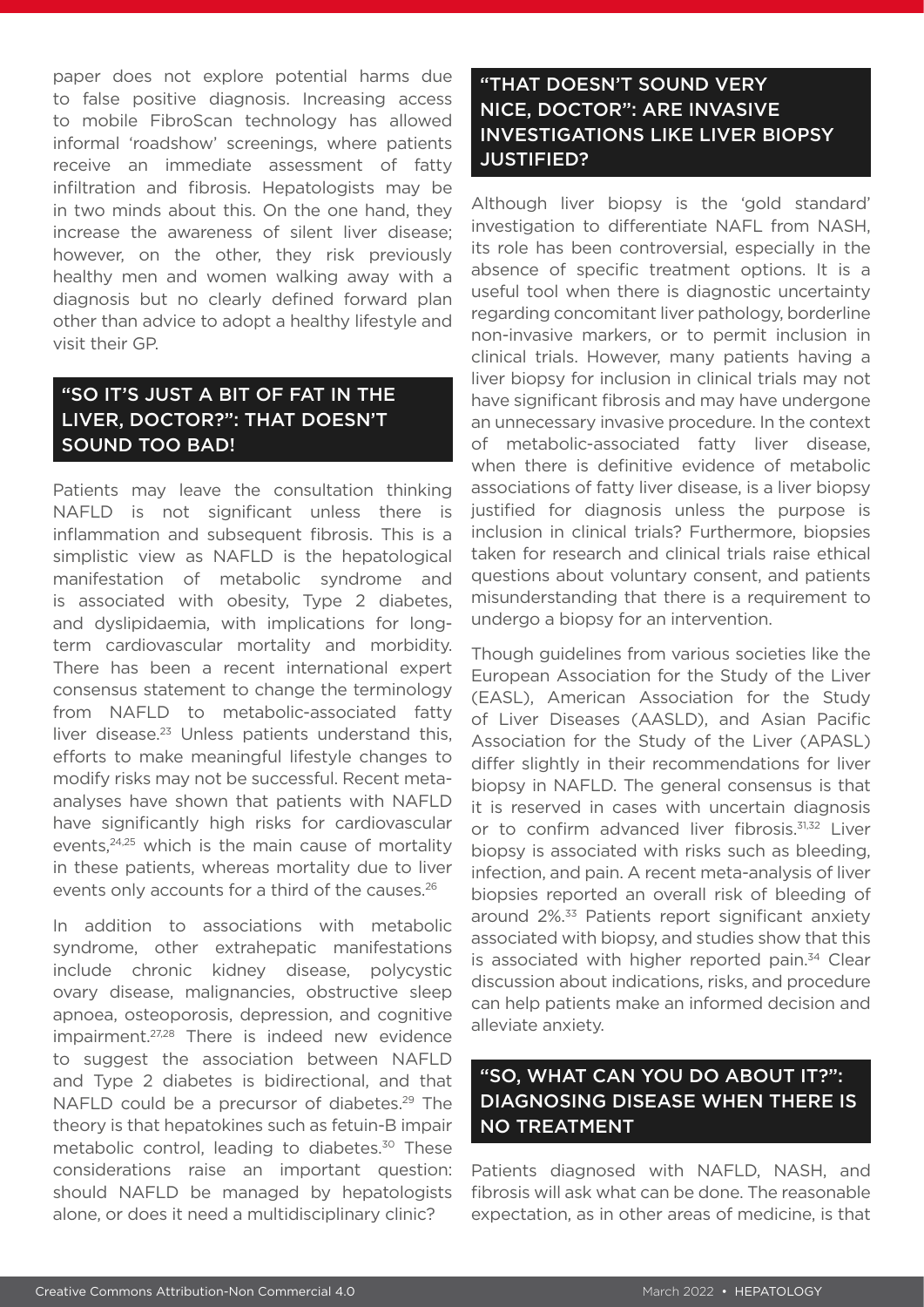some form of treatment will be prescribed. In NAFLD, although many agents have been trialled, and some are included in guidelines, there is no highly effective pharmacological intervention. A meta-analysis of 77 trials including 6,287 participants concluded that: "Due to the very low quality evidence, we are very uncertain about the effectiveness of pharmacological treatments for people with NAFLD, including those with steatohepatitis."35 Vitamin E and pioglitazone feature on many guidelines, but their use in secondary care is not routine. Indeed, vitamin E (with other antioxidants) has been associated with increased overall mortality.<sup>36</sup> A recent trial of the farnesoid X receptor obeticholic acid found a high incidence of side effects among patients who took the dose required to reverse fibrosis;37 the U.S. Food & Drug Administration (FDA) did not approve the drug. Research into other agents that interrupt the pathway to fibrosis continue; however, the underlying problem, obesity, appears to be the area where interventions will be most fruitful. Weight loss of 5–10% is associated with improvements in liver function and histological features of NASH, and weight loss following bariatric interventions have shown great promise.<sup>38-41</sup> However, non-surgical weight loss is often difficult to achieve, with many patients unable to adhere to diets, while musculoskeletal problems related to previous injuries, or as a result of excess body weight, can restrict options for exercise (personal communications). Surgery, while effective, is implicitly riskier in the short-term, with longer-term complications that are being recognised as decades pass since techniques were refined.42,43 Waiting times for bariatric surgery for those who are selected may be  $\geq 2$  years. Less invasive bariatric procedures such as endoscopic sleeve gastroplasty or duodenal ablation appear to be promising alternatives, but are not yet widely available. NAFLD, arguably more than any other condition, represents a paradox. Its prevalence is hugely disproportionate to the available effective management options. This means that many patients will leave the clinic unsure about what to do.

### "MAYBE HE WAS BEING CRUEL TO BE KIND, BUT I FELT FAT SHAMED…": ATTITUDES TO OBESITY AMONG PHYSICIANS

The fact that obesity is stigmatised is well established. In studies dating back over a decade, patients with obesity may have been assumed to be "lazy, unmotivated, lacking in self-discipline, less competent, noncompliant, and sloppy."44 Discrimination of people with obesity is as prevalent as discrimination based on race or gender.45 How then, does the average physician view patients with obesity and liver disease?

Physicians' attitudes to obesity vary greatly, and this can have measurable effects on patient outcome in terms of weight loss;<sup>46</sup> for physicians do judge and often do harbour negative attitudes.46,47 Even professionals who specialise in obesity have been found to show "very strong weight bias, indicating pervasive and powerful stigma."<sup>48</sup> Ringel and Ditto<sup>49</sup> showed that moralisation (the assumption that obesity reflects weakness or diminished responsibility for one's own body) by physicians was associated with presumptions that patients should be able to control the condition, and with stronger opinions about the possible harms.

Empathy for patients with obesity is not elicited automatically, but can vary according to their perceived success in self-management.50 If simplistic attitudes prevail, and these are communicated to patients (albeit unconsciously), the therapeutic relationship is likely to deteriorate. Hearing that weight gain is a simple mathematical imbalance between calories in and calories out is unlikely to engage a patient constructively. It is very unlikely that patients attending clinic with significant liver disease related to obesity will not have understood the importance of body weight on their lives previously, and the vast majority will have tried to address this, albeit ineffectively. Patients in clinic who request assistance with weight loss are not necessarily shifting the onus of responsibility onto their physician. In one survey, only 20% of patients felt that their doctor should actively contribute to their weight loss management.<sup>51</sup> However, general gastroenterologists and hepatologists are not dietitians or psychological therapists, and their skills in counselling patients on how to address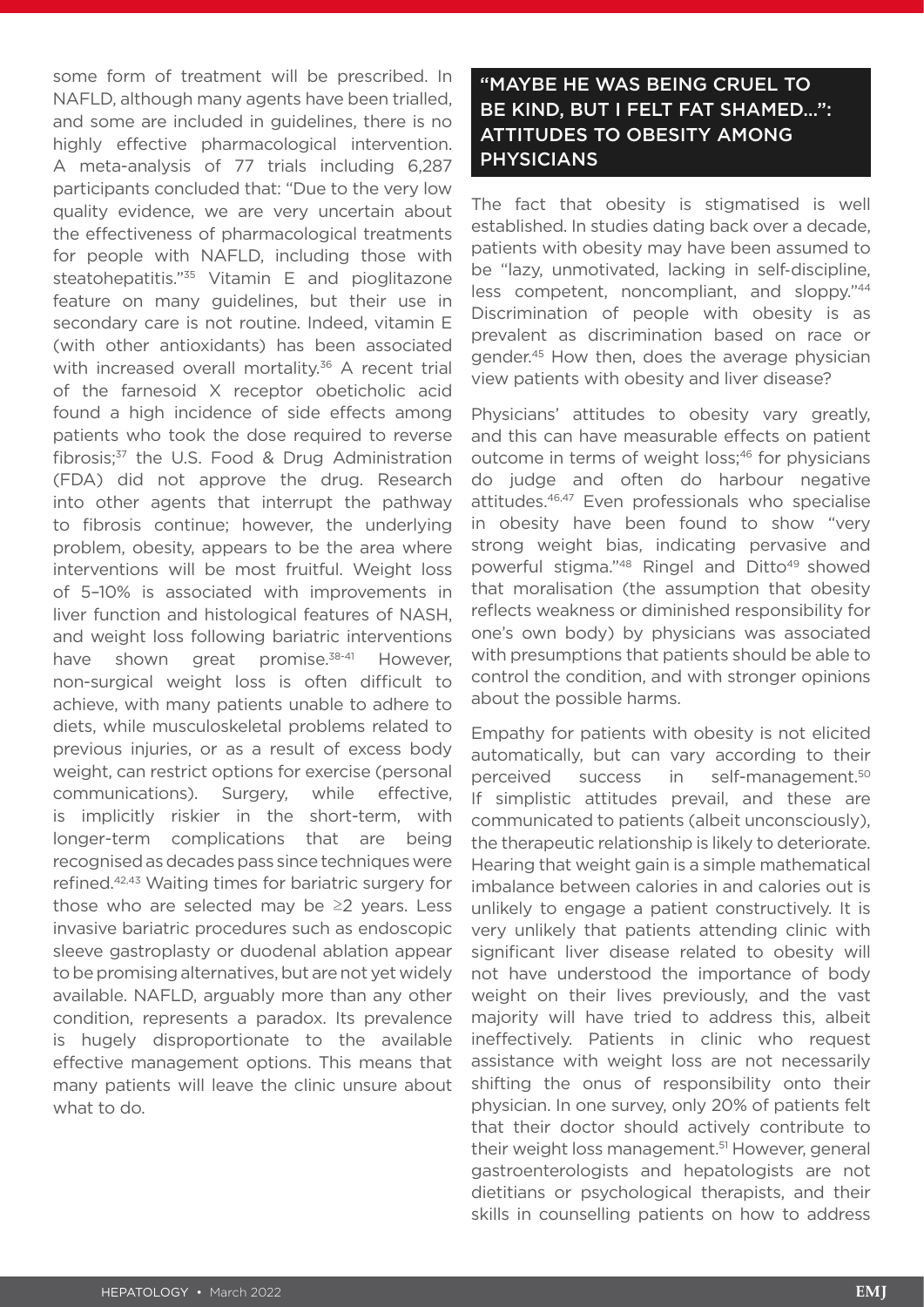their weight are unlikely to be well developed. Large studies of primary care physicians have shown low levels of confidence in their ability to manage this condition, and this could reasonably be extrapolated to doctors working in secondary care.<sup>52</sup>

Peckham<sup>53</sup> observed: "Obesity is becoming increasingly stigmatised as 'scientific' health information is incorporated into a pre-existing set of cultural beliefs that fat people are either gluttonous or slothful (or both), and that their lack of self-control and moral fibre is costing millions of pounds each year in medical treatment and lost earnings."

Encouragingly, Budd et al. $54$  in their review of 15 studies on physician attitudes, found that they may have improved between 1990 and 2007. Conversely, studies have shown that the theme of control is important to patients, and that this can be increased or renewed following bariatric surgery.<sup>55</sup> The moral complexity of performing surgery on 'healthy organs', purely to treat a condition that is secondary to 'lack of self-control' opens up a legion of difficult questions regarding choice, utility, and resource allocation.56 Outside of this review of adult medicine, but worthy of comment, bariatric surgery performed on children with obesity highlights the moral dilemmas even more clearly. Children do not have independent medical capacity, but the intervention may well be lifesaving.<sup>57</sup>

Hepatologists, perhaps more than other medical specialists, see several conditions that are ostensibly related to lifestyle. These include alcoholic liver disease and viral hepatitis acquired through intravenous drug use. There is bound to be variability related to physicians' personal attitudes, backgrounds, and education, as has been described in relation to people with alcohol or drug dependence.<sup>58</sup> Moral responsibility, deservingness of medical attention, and de-prioritisation for scarce resources have been studied extensively in relation to alcoholism and liver failure; it would not be surprising if judgmental attitudes crossed over into NAFLD.<sup>59</sup> One way of approaching this tendency is to reflect on the fact that many patients were pushed onto the path of obesity, metabolic syndrome, and liver disease long before they had responsibility for their own health.

# "I'VE BEEN OVERWEIGHT FOR AS LONG AS I CAN REMEMBER…": HEREDITARY AND SOCIAL DETERMINANTS OF DISEASE

Clinically significant NAFLD is associated with numerous genetic, hereditary, ethnic, and social determinants, over which patients have no control. It has parallels with alcoholic liver in this regard.<sup>60</sup> At the genetic level, polymorphisms in PNPLA3, *TM6SF2*, and MBOAT7 have major impacts in both; this is unsurprising, as the mechanism of both diseases involves lipid dysregulation.<sup>60,61</sup> In a study correlating liver biopsies to genetic status, fibrosis was associated with MBOAT7 and PNPLA3 polymorphisms.<sup>62</sup> Recent evidence has suggested that gut microbiota dysbiosis may also predispose to liver damage.<sup>63</sup> While it is hoped that identifying such underlying factors could allow us to tailor management and surveillance, for physicians facing patients in the present, these associations may serve to remind them that the scarred liver is not just a manifestation of weak will.<sup>64</sup>

More complex still, and less well understood, are the influences of race and wealth. The influence of deprivation is felt at a young age, as shown in studies of paediatric populations with confirmed liver disease on MRI or biopsy.<sup>65</sup> Alarmingly, socioeconomic status may extend its influence to the post-transplant period, one study showing that graft survival was negatively affected among children from poorer areas.<sup>66</sup> Underlying risks driving racial and socioeconomic disparities in obesity prevalence may be poor education, unemployment, greater access to poor quality foods, poor access for physical activity, targeted marketing of unhealthy foods, and poor access to healthcare or referrals.<sup>67</sup> In the UK, Sir Michael Marmot's<sup>68</sup> report 'Fair Society Healthy Lives' clearly showed that obesity prevalence correlates to socioeconomic quintile. Ethnicity and NAFLD and its complications are clearly linked; it is unclear how much of this is due to genetic profiles and dietary changes resulting from urbanisation. From high to low, incidence varies across the Middle East, South America, Asia, North America, Europe, and Africa; globally, it affects approximately 25% of the population.<sup>69</sup>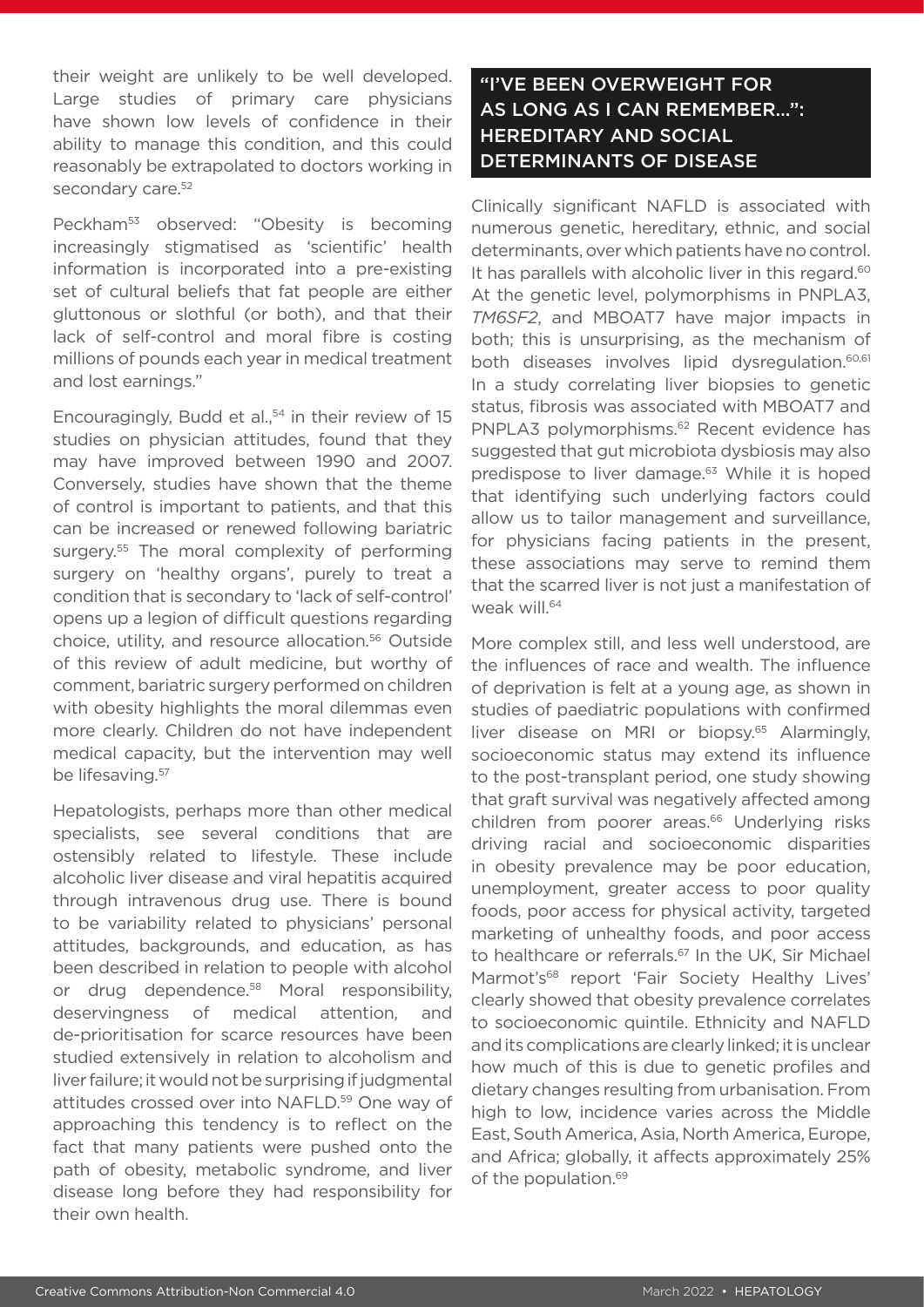# "I'LL REFER YOU, BUT I CAN'T GUARANTEE THEY'LL PUT YOU ON THE LIST…": TRANSPLANTATION IN OLDER PATIENTS WITH COMORBIDITY

NASH cirrhosis is diagnosed later in life than other forms of cirrhosis, and patients are more likely to have other cardiovascular comorbidities.70,71 When hepatocellular carcinoma is found, it tends to be at a later stage. $72,73$ Transplanted patients are older (typically over 65), and early complications are more common.74,75 One-year survival is lower compared to other indications, according to one report.<sup>76</sup> The patient with end-stage liver disease from NASH, therefore, presents a management challenge as movement onto the liver transplant waiting list may be impeded by concerns about perioperative

risk and graft utility. Referring for transplantation is therefore a complex decision. In the authors' experience, patients are often declined.

Then, there is the issue of disease recurrence. Unlike alcohol-related liver disease or viral hepatitis, where lifestyle or medical treatment are assured to reduce the risk of *de novo* disease in the graft, NAFLD is likely to return. A meta-analysis showed that the incidence of recurrent NAFLD was 82% at 5 years.76 Cirrhosis related to recurrent NASH was 11–14%. An expert group that convened to discuss the phenomenon post-transplant fatty change agreed that NASH in this context was more aggressive but that, thus far, evidence was lacking to show that graft failure is more common, or overall patient survival is impaired.<sup>77</sup> These concerns have not led to reduced rates of transplantation for

Table 1: Ethical issues and challenges associated with non-alcoholic fatty liver disease and potential solutions.

| <b>Ethical Issues</b>                                                                                     | <b>Challenges</b>                                                                                                                      | <b>Potential Solution</b>                                                                                                                                                 |
|-----------------------------------------------------------------------------------------------------------|----------------------------------------------------------------------------------------------------------------------------------------|---------------------------------------------------------------------------------------------------------------------------------------------------------------------------|
| 'I don't have any symptoms':<br>diagnosing disease in health                                              | Overdiagnosis<br>Anxiety<br>Insurance issues<br>Pressure on specialist services                                                        | Open and honest conversations with<br>patients regarding diagnosis<br>Streamlining referral process                                                                       |
| 'Just a bit of fat in the liver':<br>communicating pathogenesis                                           | Explaining complex pathophysiology<br>Addressing wider impact of disease,<br>e.g., cardiovascular, malignancies                        | Multidisciplinary clinics addressing<br>metabolic syndrome rather than just<br>hepatological issues                                                                       |
| Invasive investigations                                                                                   | Justifying biopsies: will the result<br>change management?<br>Ethical issues around biopsies for<br>clinical trials                    | Liver biopsy in appropriately selected<br>cases<br>Rational use of serological markers<br>and elastography<br>Adequate discussion about purpose,<br>risks, and benefits   |
| "So, what can you do about it?":<br>diagnosing disease when there is no<br>effective treatment            | Lack of large trials proving<br>effectiveness of pharmacological<br>treatments<br>Long waiting times for bariatric<br>surgical options | Multidisciplinary approach to obesity,<br>including psychological support<br>Develop bariatric endoscopy options<br>Increase access to trials and expand<br>evidence base |
| "I felt fat shamed": attitudes to<br>obesity among physicians                                             | Obesity is stigmatised<br>Conscious and unconscious bias                                                                               | Empathy<br>Psychological and dietary support                                                                                                                              |
| "I've been overweight for as long as I<br>can remember": hereditary and social<br>determinants of disease | Socioeconomic aspects                                                                                                                  | Recognising genetic, hereditary,<br>ethnic, and social determinants                                                                                                       |
| "I can't guarantee they'll put you on<br>the list": transplantation in older<br>patients with comorbidity | Transplantation challenges due<br>to older age and cardiovascular<br>comorbidity<br>Recurrence                                         | Avoid false hope and keep patients<br>informed<br>New treatments to prevent recurrence<br>needed                                                                          |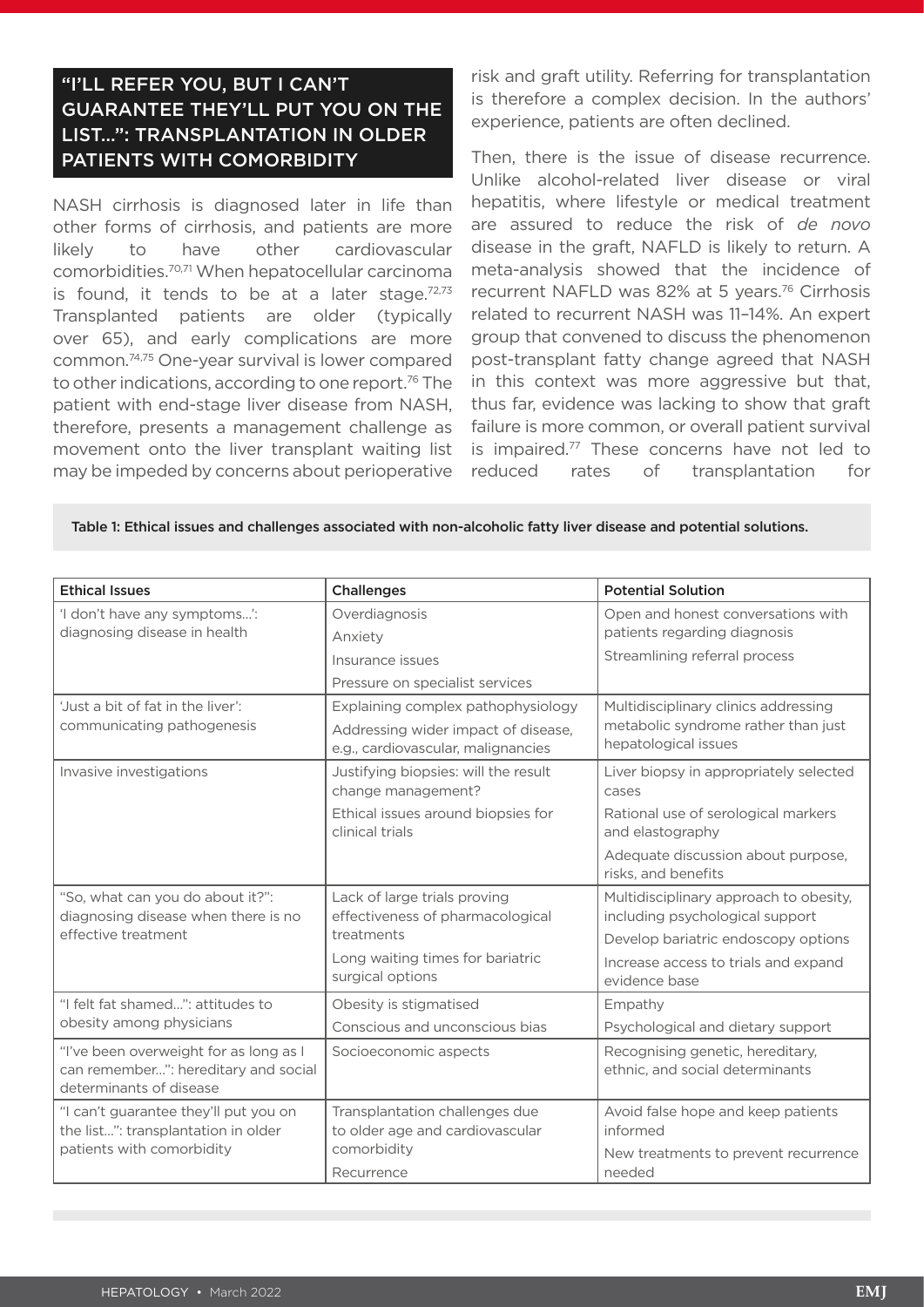NASH on the basis of reduced utility. However, much thought is being given to strategies to reduce disease recurrence. Potential post-liver transplant treatments (beyond lifestyle and diet) include liraglutide, a glucagon-like peptide 1 receptor antagonist, and bariatric surgery.78,79

From the standpoint of the general hepatologist, it is clear that considerable thought needs to be given before referring patients for transplantation, and that false hope should not be given to the older patient with overt, or a high chance of covert, comorbidity.

The ethical issues and challenges associated with NAFLD and potential solutions are presented in Table 1.

#### **CONCLUSION**

Management of NAFLD is not as straightforward as it first looks. There is no virus to suppress, no single behaviour to modify, no easy prescription, and no straightforward route to transplantation. For gastroenterologists and hepatologists who see patients with NAFLD, a good understanding of hereditary factors, significant uncertainties around management, and their own potential biases or presumptions is required. Services should strive to design and embed clear criteria for referral, investigation, and subsequent discharge, if appropriate. More broadly, careful thought should be given to population screening, for there is a danger that healthy people, or those with mild disease who are unlikely to suffer liver-related morbidity, will acquire the label of disease without a clear forward plan.

#### References

- 1. Sporea I et al. Nonalcoholic fatty liver disease: status quo. J Gastrointestin Liver Dis. 2018;27(4):439-48.
- 2. Nath P, Shivaram PS. Nonalcoholic fatty liver disease: time to take the bull by the horns. Euroasian J Hepatogastroenterol. 2018;8(1):47-51.
- 3. Younossi Z et al. Global burden of NAFLD and NASH: trends, predictions, risk factors and prevention. Nat Rev Gastroenterol Hepatol. 2018;15(1):11-20.
- 4. Hussain A et al. Decompensated cirrhosis is the commonest presentation for NAFLD patients undergoing liver transplant assessment. Clin Med (Lond). 2020;20(3):313-8.
- 5. Neuschwander-Tetri BA. Therapeutic landscape for NAFLD in 2020. Gastroenterology. 2020;158(7):1984- 8.
- 6. Han MAT et al. Rates of and factors associated with placebo response in trials of pharmacotherapies for nonalcoholic steatohepatitis: systematic review and metaanalysis. Clin Gastroenterol Hepatol. 2019;17(4):616-29.
- 7. Byrne CD et al. Why are there no strategies for NAFLD? J Hepatol. 2021;DOI:S0168-8278(21)02251-0.
- 8. Younossi ZM et al. Reduced patientreported outcome scores associate with level of fibrosis in patients with nonalcoholic steatohepatitis. Clin Gastroenterol Hepatol. 2019;17(12):2552-60.
- 9. Rowe IA. Too much medicine: overdiagnosis and overtreatment of non-alcoholic fatty liver disease. Lancet Gastroenterol Hepatol. 2018;3(1):66-72.
- 10. Alexander M et al. Real-world data reveal a diagnostic gap in nonalcoholic fatty liver disease. BMC Med. 2018;16(1):130.
- 11. Marjot T et al. Prevalence and severity of non-alcoholic fatty liver disease are underestimated in clinical practice: impact of a dedicated screening approach at a large university teaching hospital. Diabet Med. 2018;35(1):89-98.
- 12. Singh S et al. Fibrosis progression in nonalcoholic fatty liver vs nonalcoholic steatohepatitis: a systematic review and metaanalysis of paired-biopsy studies. Clin Gastroenterol Hepatol. 2015;13(4):643-54.
- 13. Wree A et al. From NAFLD to NASH to cirrhosis-new insights into disease mechanisms. Nat Rev Gastroenterol Hepatol. 2013;10(11):627-36.
- 14. Loomba R et al.; Nonalcoholic Steatohepatitis Clinical Research Network. Association between diabetes, family history of diabetes, and risk of nonalcoholic steatohepatitis and fibrosis. Hepatology. 2012;56(3):943-51.
- 15. Leoni S et al. Current guidelines for the management of nonalcoholic fatty liver disease: a systematic review with comparative analysis. World J Gastroenterol. 2018;24(30):3361-73.
- 16. Xiao J et al. Is fatty liver associated with depression? A meta-analysis and systematic review on the prevalence, risk factors, and outcomes of depression and non-alcoholic fatty liver disease. Front Med (Lausanne). 2021;8:691696.
- 17. McDonald SA et al. Decrease in health-related quality of life associated with awareness of hepatitis C virus infection among people who inject drugs in Scotland. J Hepatol. 2013;58(3):460-6.
- 18. National Institute for Health and Care Excellence (NICE). Nonalcoholic fatty liver disease (NAFLD): assessment and management: NICE guideline [NG49]. 2016. Available at: https://www.nice.org.uk/guidance/ ng49. Last accessed: 24 January 2022.
- 19. Alali J et al. Liver transplant candidacy unsuitability: a review of the British Columbia experience. Can J Gastroenterol. 2006;20(2):95-9.
- 20. Serra-Burriel M et al.; Investigators of the LiverScreen Consortium. Transient elastography for screening of liver fibrosis: cost-effectiveness analysis from six prospective cohorts in Europe and Asia. J Hepatol. 2019;71(6):1141-51.
- 21. Tanajewski L et al. Economic evaluation of a community-based diagnostic pathway to stratify adults for non-alcoholic fatty liver disease: a Markov model informed by a feasibility study. BMJ Open. 2017;7(6):e015659.
- 22. Dormandy J et al.; PROactive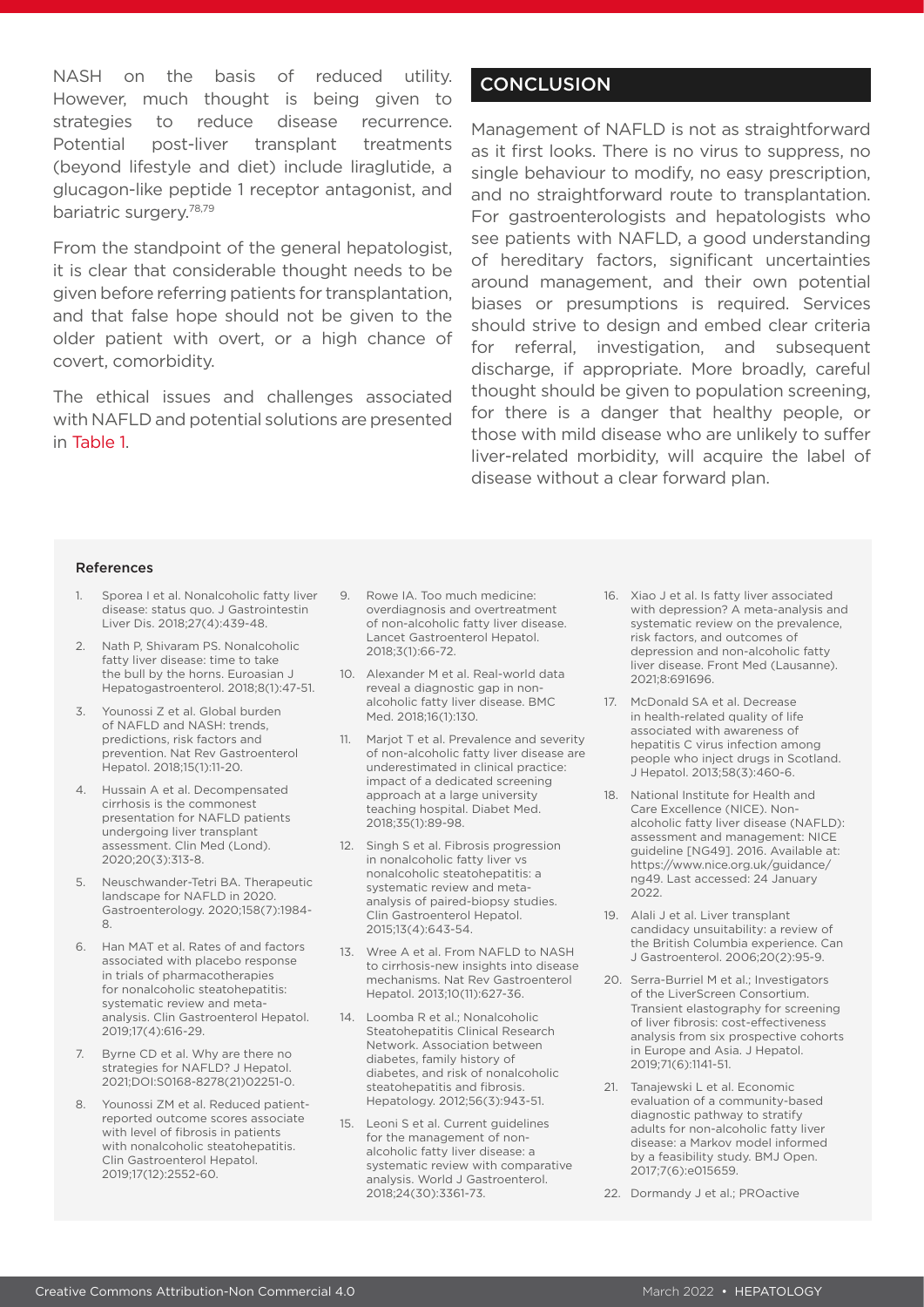Investigators. Safety and tolerability of pioglitazone in high-risk patients with type 2 diabetes: an overview of data from PROactive. Drug Saf. 2009;32(3):187-202.

- 23. Eslam M et al. A new definition for metabolic dysfunction-associated fatty liver disease: an international expert consensus statement. J Hepatol. 2020;73(1):202-9.
- 24. Mantovani A et al. Non-alcoholic fatty liver disease and risk of fatal and non-fatal cardiovascular events: an updated systematic review and meta-analysis. Lancet Gastroenterol Hepatol. 2021;6(11):903-13.
- 25. Mahfood Haddad T et al. Nonalcoholic fatty liver disease and the risk of clinical cardiovascular events: a systematic review and meta-analysis. Diabetes Metab Syndr. 2017;11(Suppl 1):S209-16.
- 26. Bang KB, Cho YK. Comorbidities and metabolic derangement of NAFLD. J Lifestyle Med. 2015;5(1):7-13.
- 27. Li AA et al. Extrahepatic manifestations of nonalcoholic fatty liver disease. Gut Liver. 2020;14(2):168-78.
- 28. Colognesi M et al. Depression and cognitive impairment-extrahepatic manifestations of NAFLD and NASH. Biomedicines. 2020;8(7):229.
- 29. Mantovani A et al. Non-alcoholic fatty liver disease and risk of incident diabetes mellitus: an updated metaanalysis of 501 022 adult individuals. Gut. 2021;70(5):962-9.
- 30. Lonardo A et al. A round trip from nonalcoholic fatty liver disease to diabetes: molecular targets to the rescue? Acta Diabetol. 2019;56(4):385-96.
- 31. Chalasani N et al. The diagnosis and management of nonalcoholic fatty liver disease: practice guidance from the American Association for the Study of Liver Diseases. Hepatology. 2018;67(1):328-57.
- 32. European Association for the Study of the Liver (EASL); European Association for the Study of Diabetes (EASD); European Association for the Study of Obesity (EASO). EASL-EASD-EASO Clinical Practice Guidelines for the management of non-alcoholic fatty liver disease. Diabetologia. 2016;59(6):1121-40.
- 33. Midia M et al. Predictors of bleeding complications following percutaneous image-guided liver biopsy: a scoping review. Diagn Interv Radiol. 2019;25(1):71-80.
- 34. Eisenberg E et al. Prevalence and characteristics of pain induced by percutaneous liver biopsy. Anesth Analg. 2003;96(5):1392-6.
- 35. Lombardi R et al. Pharmacological interventions for non-alcohol related fatty liver disease (NAFLD): an attempted network meta-analysis.

Cochrane Database Syst Rev. 2017;3(3):CD011640.

- 36. Bjelakovic G et al. Antioxidant supplements to prevent mortality. JAMA. 2013;310(11):1178-9.
- 37. Younossi ZM et al.; REGENERATE Study Investigators. Obeticholic acid for the treatment of non-alcoholic steatohepatitis: interim analysis from a multicentre, randomised, placebocontrolled phase 3 trial. Lancet. 2019;394(10215):2184-96.
- 38. Caiazzo R et al. Roux-en-Y gastric bypass versus adjustable gastric banding to reduce nonalcoholic fatty liver disease: a 5-year controlled longitudinal study. Ann Surg. 2014;260(5):893-8.
- 39. Lassailly G et al. Bariatric surgery provides long-term resolution of nonalcoholic steatohepatitis and regression of fibrosis. Gastroenterology. 2020;159(4):1290- 1301.
- 40. Vilar-Gomez E et al. Weight loss through lifestyle modification significantly reduces features of nonalcoholic steatohepatitis. Gastroenterology. 2015;149(2):367-78.
- 41. Promrat K et al. Randomized controlled trial testing the effects of weight loss on nonalcoholic steatohepatitis. Hepatology. 2010;51(1):121-9.
- 42. Jammah AA. Endocrine and metabolic complications after bariatric surgery. Saudi J Gastroenterol. 2015;21(5):269-77.
- 43. Baptista V, Wassef W. Bariatric procedures: an update on techniques, outcomes and complications. Curr Opin Gastroenterol. 2013;29(6):684- 93.
- 44. Puhl RM, Heuer CA. The stigma of obesity: a review and update. Obesity (Silver Spring). 2009;17(5):941-64.
- 45. Puhl RM et al. Perceptions of weight discrimination: prevalence and comparison to race and gender discrimination in America. Int J Obes (Lond). 2008;32(6):992-1000.
- 46. Jay M et al. Physicians' attitudes about obesity and their associations with competency and specialty: a cross-sectional study. BMC Health Serv Res. 2009;9:106.
- 47. Teachman BA, Brownell KD. Implicit anti-fat bias among health professionals: is anyone immune? Int J Obes Relat Metab Disord. 2001;25(10):1525-31.
- 48. Schwartz MB et al. Weight bias among health professionals specializing in obesity. Obes Res. 2003;11(9):1033-9.
- 49. Ringel MM, Ditto PH. The moralization of obesity. Soc Sci Med. 2019;DOI:10.1016/j. socscimed.2019.112399.
- 50. Thibodeau PH et al. Narratives

for obesity: effects of weight loss and attribution on empathy and policy support. Health Educ Behav. 2017;44(4):638-47.

- 51. Look M et al. Implications of differing attitudes and experiences between providers and persons with obesity: results of the national ACTION study. Postgrad Med. 2019;131(5):357-65.
- 52. Bocquier A et al. Overweight and obesity: knowledge, attitudes, and practices of general practitioners in France. Obes Res. 2005;13(4):787-95.
- 53. Peckham S, "Constructing the obesity epidemic: loose science, money and public health", Hann A (ed.), Public Health Ethics and Practice (2009), Bristol: The Policy Press, pp.117-36.
- 54. Budd GM et al. Health care professionals' attitudes about obesity: an integrative review. Appl Nurs Res. 2011;24(3):127-37.
- 55. Ogden J et al. The impact of obesity surgery and the paradox of control: a qualitative study. Psychol Health. 2006;21(2):273-93.
- 56. Hofmann B. Stuck in the middle: the many moral challenges with bariatric surgery. Am J Bioeth. 2010;10(12):3-11.
- 57. Hofmann B. Bariatric surgery for obese children and adolescents: a review of the moral challenges. BMC Med Ethics. 2013;14:18.
- 58. Miller NS et al. Why physicians are unprepared to treat patients who have alcohol- and drug-related disorders. Acad Med. 2001;76(5):410- 8.
- 59. Tonkens R. Wickedness, moral responsibility, and access to transplantable livers. Camb Q Healthc Ethics. 2018;27(1):62-74.
- 60. Berry PA et al. Review article: towards a considered and ethical approach to organ support in critically-ill patients with cirrhosis. Aliment Pharmacol Ther. 2013;37(2):174-82.
- 61. Eslam M et al. Genetics and epigenetics of NAFLD and NASH: clinical impact. J Hepatol. 2018;68(2):268-79.
- 62. Krawczyk M et al.; NAFLD Clinical Study Group. Combined effects of the PNPLA3 rs738409, TM6SF2 rs58542926, and MBOAT7 rs641738 variants on NAFLD severity: a multicenter biopsy-based study. J Lipid Res. 2017;58(1):247-55.
- 63. Brandl K, Schnabl B. Intestinal microbiota and nonalcoholic steatohepatitis. Curr Opin Gastroenterol. 2017;33(3):128-33.
- 64. Carlsson B et al. Review article: the emerging role of genetics in precision medicine for patients with nonalcoholic steatohepatitis. Aliment Pharmacol Ther. 2020;51(12):1305-20.
- 65. Orkin S et al. Community socioeconomic deprivation and nonalcoholic fatty liver disease